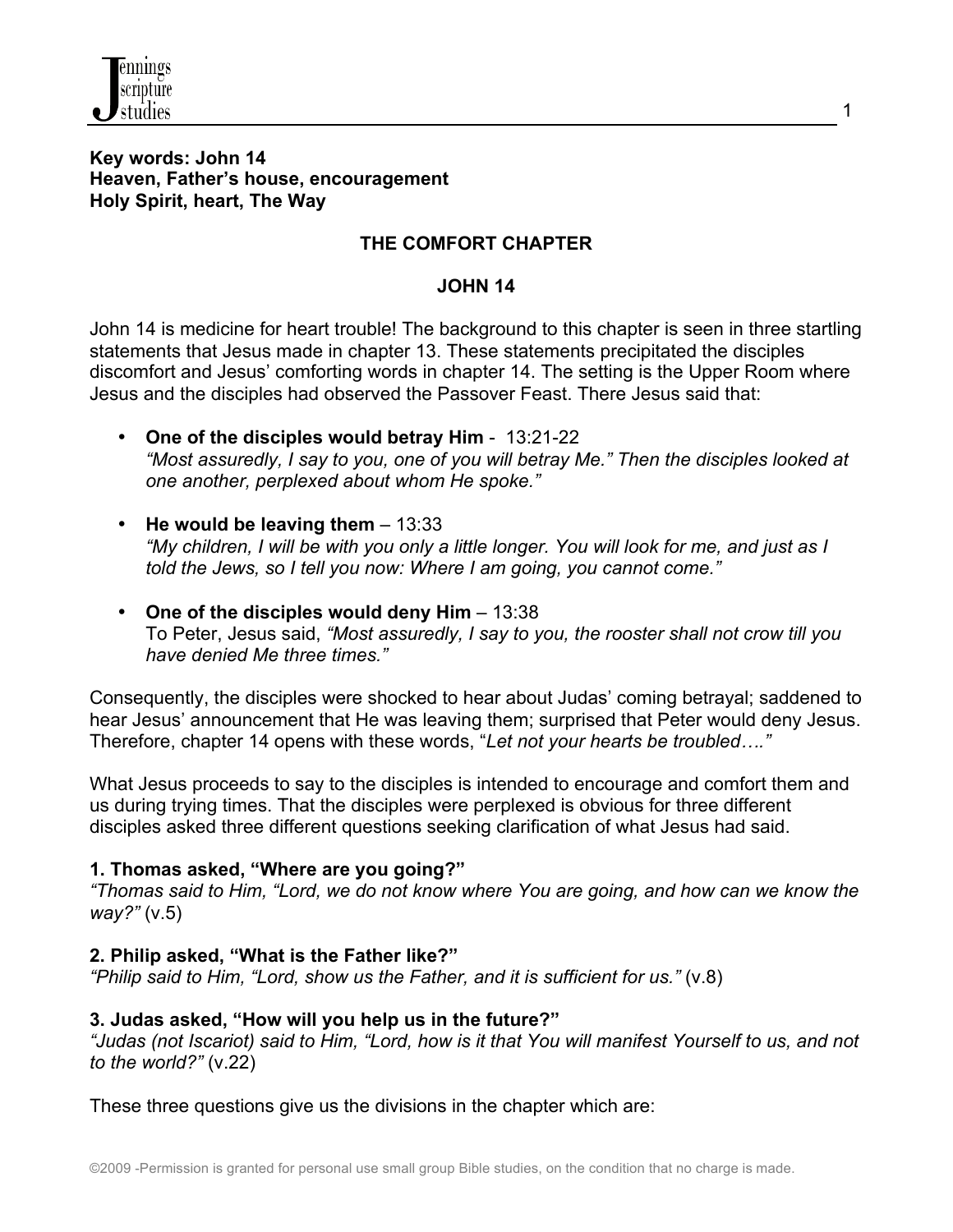

- The Comfort of Knowing About The Father's House vs. 1-6
- The Comfort of Knowing The Father's Heart vs.7-14
- The Comfort of Knowing The Father's Helper vs.15-31

# **I. THERE IS COMFORT IN KNOWING ABOUT THE FATHER'S HOUSE -** John 14:1-6

(Thomas had asked, "Where are you going and how do we get there?") Consider:

# **A. The Declaration About The Father's House**. vs.1-2

*"Let not your heart be troubled; you believe in God, believe also in Me. In My Father's house are many mansions; if it were not so, I would have told you."*

# **B. The Designer of The Father's House**. vs. 2b-4

*"I go to prepare a place for you. And if I go and prepare a place for you, I will come again and receive you to Myself; that where I am, there you may be also. And where I go you know, and the way you know."*

# **C. The Doorway To The Father's House**. vs.5-6

*"Thomas said to Him, "Lord, we do not know where You are going, and how can we know the way?" Jesus said to him, "I am the way, the truth, and the life. No one comes to the Father except through Me."*

There are many technological gadgets on the market. One of the most intriguing is the GPS – Global Positioning System. It can pin-point your exact geographical location and guide you to your desired location.

We are surrounded by persons who do not know the Way to the Father's House. They are biblically described as "lost." They need directions. Christians are to be living GPS's – God's Positioning Servants - pointing out The Way to the Father's House. There is comfort to be had by all who are on The Way to the Father's House!

# **II. THERE IS COMFORT IN KNOWING THE FATHER'S HEART** - John 14:7-14

(Philip had asked, "What is the Father like?")

The word "Father" occurs 23 times in John 14, most in any New Testament chapter. Jesus wanted to focus the disciple's attention upon the Father. He reveals the Father's Heart to the disciples by:

# **A. The witness He gives of the Father.** vs. 7-9

*"If you had known Me, you would have known My Father also; and from now on you Him and have seen Him." Philip said to Him, "Lord, show us the Father, and it is sufficient for us." Jesus said to him, "Have I been with you so long, and yet you have not known Me, Philip? He who has seen Me has seen the Father; so how can you say, 'Show us the Father'?"*

## **B. The words He speaks of the Father.** v.10

*"Do you not believe that I am in the Father, and the Father in Me? The words that I speak to you I do not speak on My own authority; but the Father who dwells in Me does the works."*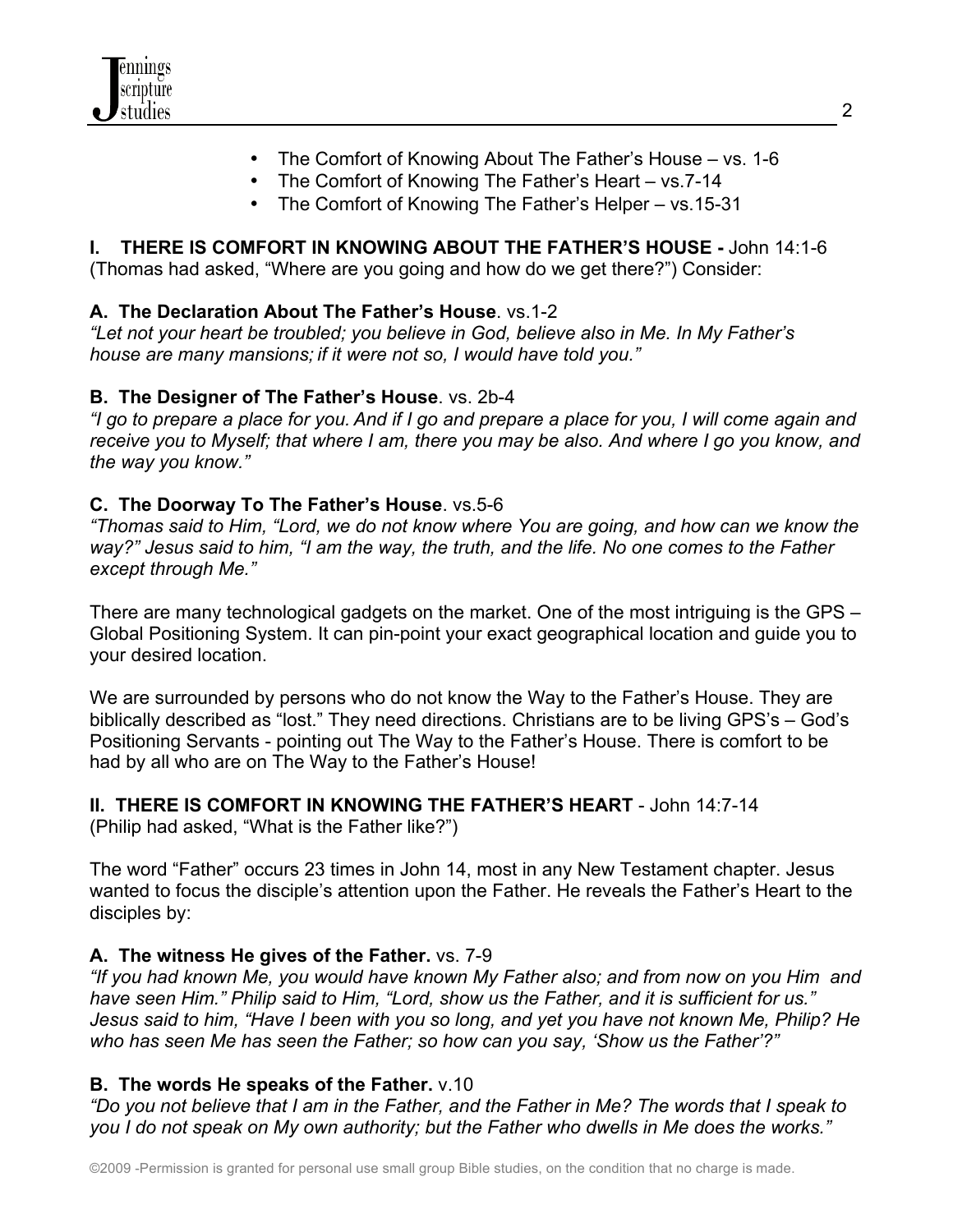## **C. The works He does with the Father.** vs. 11-16

*"Believe Me that I am in the Father and the Father in Me, or else believe Me for the sake of the works themselves. Most assuredly, I say to you, he who believes in Me, the works that I do he will do also; and greater works than these he will do, because I go to My Father." And what ever you ask in My name, that I will do, that the Father may be glorified in the Son. If you ask anything in My name, I will do it. "If you love Me, keep My commandments. And I will pray the Father…."*

By observing Christ's sinless life, His compassionate ministry and hearing His gracious words, the disciples were witnessing the heart of the Father. Our purpose on earth, as children of the heavenly Father, is to display, magnify and glorify the Father as did Jesus by our words and works.

**III. THERE IS COMFORT IN KNOWING THE FATHER'S HELPER.** John 14:15-31 (Judas asked, "How will you help us in the future?")

### **A. Who The Helper Is.** v.16

*"And I will pray the Father, and He will give you another Comforter…."* (KJV)

The Greek word translated "Comforter" is *"Paraclete" and* means "*Comforter,"* "*Advocate"* and "*Helper.*" It is translated each way in the New Testament depending upon the translation one uses:

KJV – *"And I will pray the Father, and he shall give you another Comforter…."* NIV - *"…. and he will give you another advocate to help you….."* NKJV, NASB - "….*and He will give you another Helper…."*

The verb from which it is taken signifies one who comes alongside to help, to advocate in a court and to comfort or console. The Holy Spirit is our Helper who Advocates on our behalf and Comforts us.

The word translated *"Paraclete"* is used in the New Testament five times. In four instances it is applied to the Holy Spirit as in John 14:26 – *"But the Helper, the Holy Spirit, whom the Father will send in My name, He will teach you all things…."* 

The "*Helper*" is also named the "*Spirit of Truth*" – v. 17b-18 *"….the Spirit of truth, whom the world cannot receive because it neither sees Him nor knows Him;"* 

## **B. Where The Helper Is.**

Within the believer – v. 17b ".... *but you know Him, for He dwells with you and will be in you. I will not leave you orphans; I will come to you."* cf. v.16b *"He will abide with you forever"*

## **C. What The Helper Does.**

- He will comfort/help/advocate *"I will not leave you orphans; I will come to you."* v.18 nkjv. *"I will not leave you comfortless"* - kjv
- He will teach v. 26 *"He will teach you all things, and bring to your remembrance all things that I said to you."*

©2009 -Permission is granted for personal use small group Bible studies, on the condition that no charge is made.